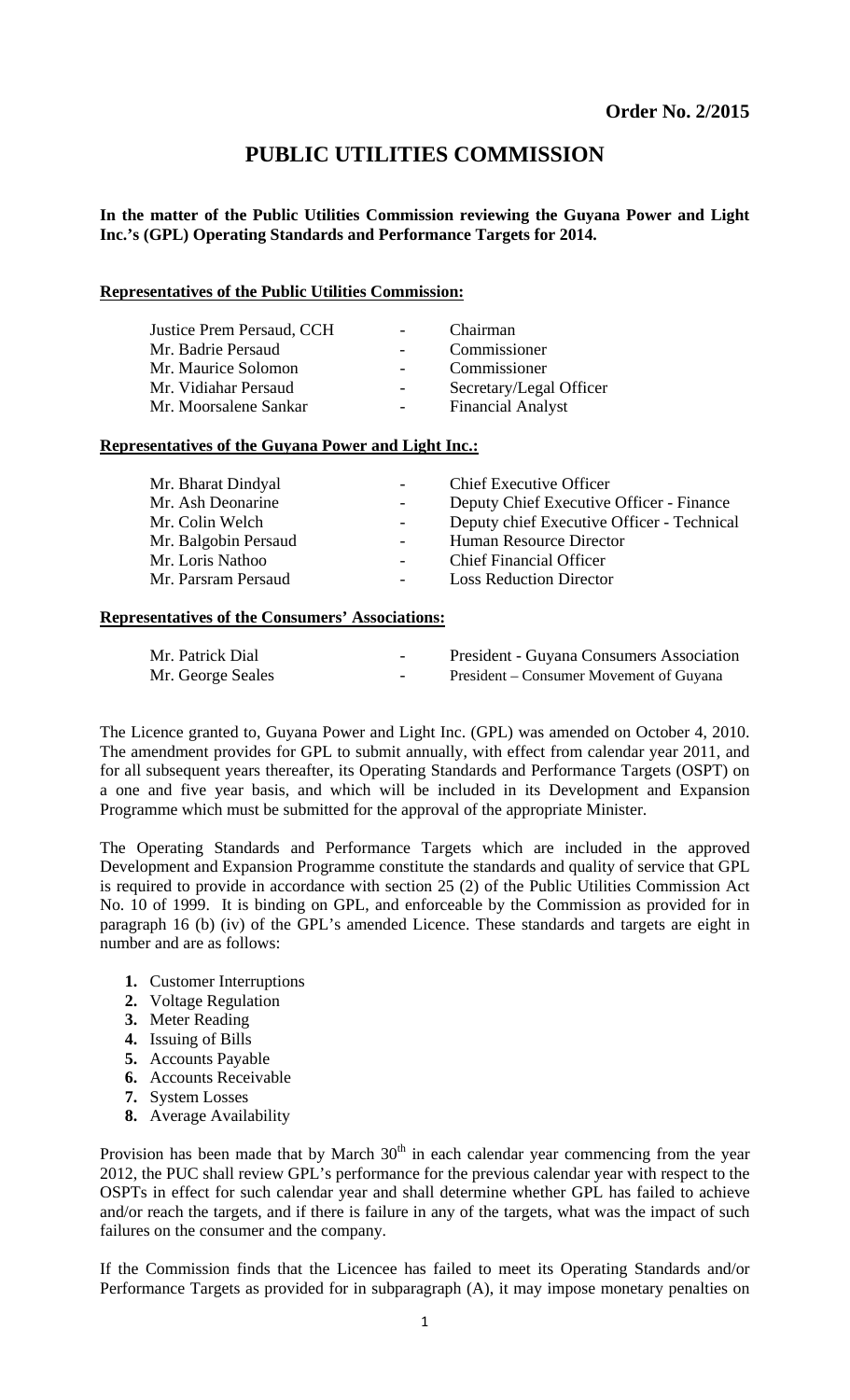the company in an amount not to exceed **25%** of the total value of the dividends payable to the company's shareholder(s) for such calendar year in accordance with the Licence and applicable law.

In determining the amount of any monetary penalty to be imposed within the parameters set forth in subparagraph (B), the Commission shall take into account the extent to which the company has failed to meet its Operating Standards or Performance Targets during the previous calendar year and the impact of any such failure(s) upon the Licensee's Customers.

On the 24<sup>th</sup> of March 2015 the Commission held a public hearing at Cara Lodge, Georgetown. The object of the hearing was to afford GPL an opportunity to inform the public whether the operating standards for 2014 were achieved and if not, why. Members of the public who were present took a keen interest in the proceedings and sought clarifications on some issues.

The Commission in reviewing the standards that GPL failed to achieve, took into consideration the reasons that contributed to the failures and the impact, if any, on the consumers and on the company.

Attached to the order is a summary of the eight standards and the achievement of each.

# **GPL's performances and explanations for failing to achieve a number of its operating standards**

#### **1. Customer Interruptions:**

#### **(a) System Average Interruption Frequency Index (SAIFI)**

The intent of this standard is to limit the average number of outages a consumer would have experienced during the year to no more than 100.

The annual average number of outages a consumer experienced in 2014 was 136. The standard was not met.

#### **(b) System Average Interruption Duration Index (SAIDI)**

The intent of this standard is to limit the average duration of outages a consumer would receive during the year to no more than 100 hours. The average duration of system interruption a consumer experienced in 2014 was 140 hours. The target was not met.

The company gave two main reasons for the failure to achieve the standard. It noted:

(a) That an increase in the SAIDI index was anticipated as a result of upgrades to its transmission system that included the installation of 100 kilometers of new lines to accommodate the newly acquired sub stations. This necessitated planned outages.

(b) The failure of the company to commission the 26 megawatt stations at Vreed-en-Hoop within the prescribed time frame meant that the company had to rely on its old power stations that are subject to frequent failures.

#### **2. Voltage Regulations:**

Part 1 of the standard states:

"GPL shall seek to maintain in stable conditions voltages, of  $\pm$  5% of the nominal voltage and  $\pm$  10% following a system disturbance".

GPL has maintained that it would be difficult to monitor the voltage supplied to each customer and had previously suggested that as an alternative the company would report on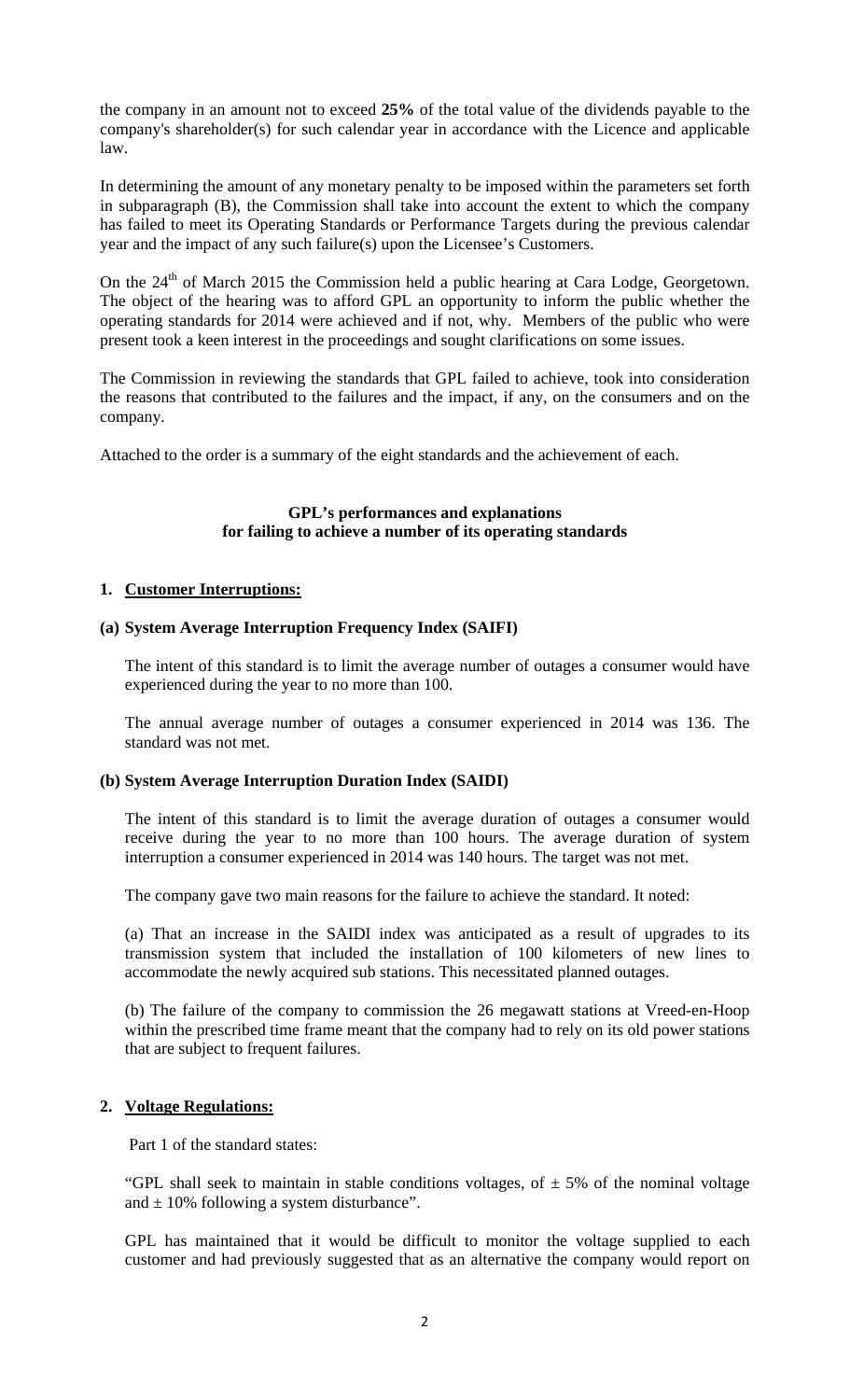the number of voltage complaints and the time taken to have them resolved. This standard was not measured.

Part 2 of the standard states:

"GPL shall complete 100% of customer voltage complaints due to network reconfigurations, vegetation, upgrade of lines, additional transformers, etc., in no more than 40 days". GPL has reported that all voltage complaints were regularized within the specified time frame. This second part of the standard was met.

# **3. Meter Reading:**

For 2014 GPL was required to read 97% of maximum demand consumers and 90% of non‐maximum demand consumers.

Neither standard was achieved. With respect to non‐maximum demand consumers GPL produced 89% of the bills based on actual readings; and 91.25% of the maximum demand bills were produced based on actual meter readings.

The company explained that a strike by meter readers in the first quarter of 2014 that forced the company to estimate maximum demand consumers was the main reason for not achieving the standard.

# **4. Issuing of Bills:**

GPL is required to issue maximum demand bills within 7 (seven) days of the reading of the customer's meter and within 10 (ten) days of the reading of non-maximum demand meters. Both standards were achieved.

GPL had on average issued maximum demand bills within the 6 days and non-maximum bills within 8 days of meter reading.

# **5. Accounts Payable:**

This standard committed GPL to settle in full with its creditors within 26 days.

GPL reported that it took on average 62 days to settle with its creditors. The standard was therefore not met.

The company explained that their current policy in accruing for liabilities is the reason for not achieving the standard. It was explained that a liability is deemed incurred when an order is placed with a supplier even though the goods and services are received some time later.

# **6. Accounts Receivable:**

This standard commits GPL to a credit period of 40 days.

The GPL reported that the credit period was 49 days. This standard was not met. It was explained that:

Initially the company gave customers a credit period of 21 days from the bill date; but management took a decision not to proceed with disconnections when the bill becomes due, but rather extended to consumers, a further credit period of seven days (effectively 28 days from the bill date) before commencing disconnection.

There are some organizations that are large users of electricity that may not pay their bills in a timely manner but whose services are deemed essential in the national interest. One such organization is the Mayor and City council. Currently the City Council's indebtedness to the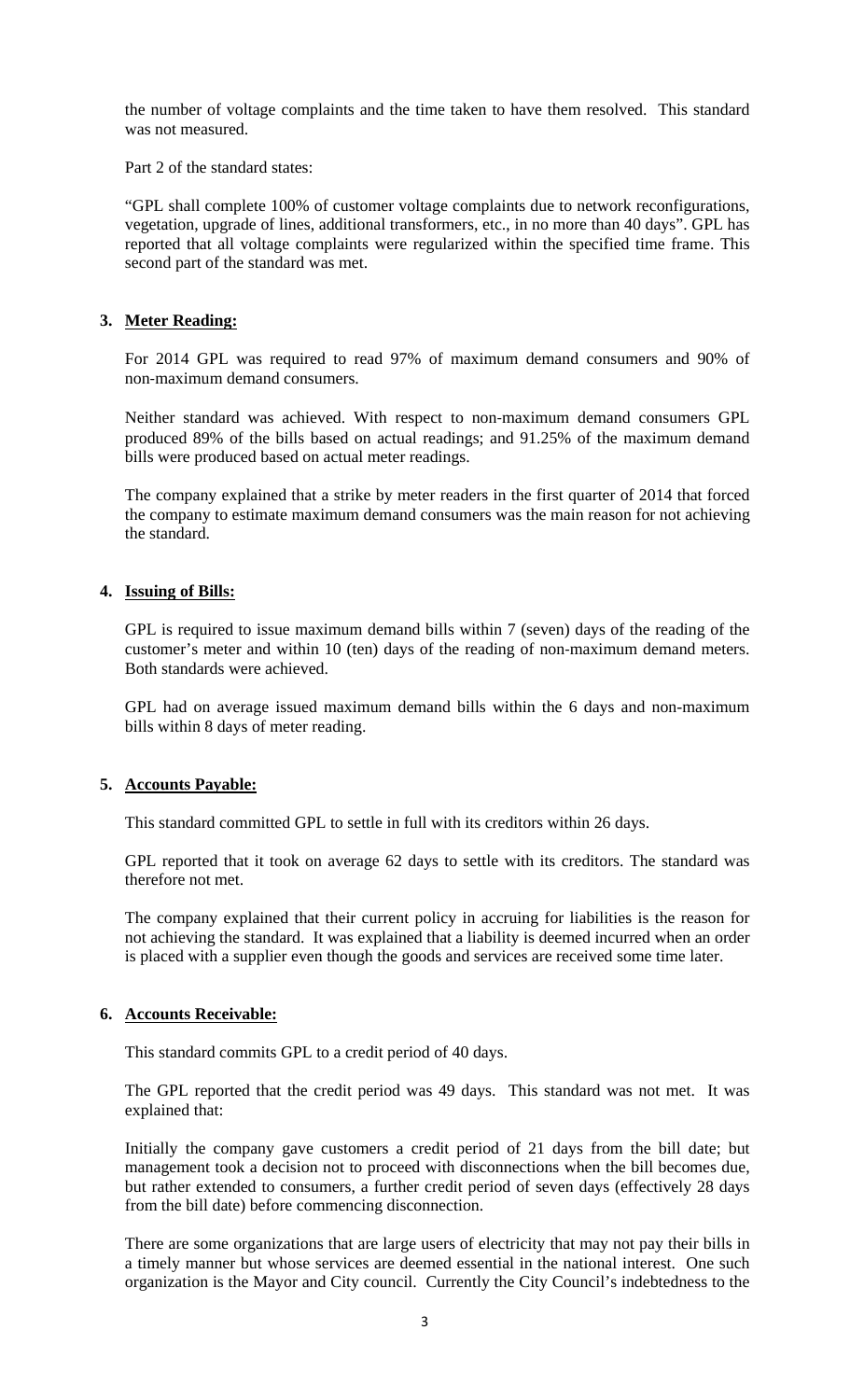GPL is significant but GPL has opted not to disconnect. This action by GPL will invariably lengthen the collection cycle.

# **7. System Losses:**

The standard for system losses was set at 30.9% of dispatched power. The company reported that system losses were recorded at 28.65% for the year. The standard was therefore met.

The Commission is of the opinion that when the Operating standards were introduced it was meant to challenge the company to make annual incremental improvements to its operations and to improve efficiencies. From our perspective it seems that where the company finds that it may be unable to meet specific targets set out in its rolling five year Development and Expansion Plan the standards are revised that gives a measure of respite to the company that may unintentionally give it an opportunity to cover inefficiencies. System losses and the cost that attends it are significant. It burdens the national economy and is an impairment on consumers' quality of life. We make this comment without prejudice but wish to emphasize the importance the Commission places on this specific standard.

The Table below shows the standards that were agreed to in the 2011-2015 and 2014-2018 rolling five year operating standards and performance targets.

# **System Losses**

| $2011 - 2015$ Development and Expansion Plan $(\%)$ |      |      |      |      |
|-----------------------------------------------------|------|------|------|------|
| 2011                                                | 2012 | 2013 | 2014 | 2015 |
| 30 I                                                | 28.7 | 26.2 | 24.9 | 24.5 |

| 2014 | 2015 | 2016 | 2017 | 2018 |
|------|------|------|------|------|
| 30.9 | 30.9 | 29.9 | 28.9 |      |

The above table is self explanatory. It shows that in the company's 2011-2014 Development and Expansion (D&E) Plan it committed to reduced system losses to 24.9 % of dispatched power in 2014. In its 2014-2018 D&E plan it revised the 2014 target to 30.9%.

# **8. Average Availability:**

For 2014 GPL was required to achieve an average availability of 77%. The company reported an average availability of 66%. The standard was not met.

The company advanced two reasons for the failure.

- (a) Included in the company's pool of generating stations is a number of stations that are significantly de-rated and its inclusion in the asset pool is responsible for the average availability standard not being met.
- **(b)** Failure by the company to bring on stream the 26 megawatt station at Vreed-en-Hoop within the set timeline meant that the company had to rely on aged power stations that have a high failure rate to meet increase demand especially at the peak periods.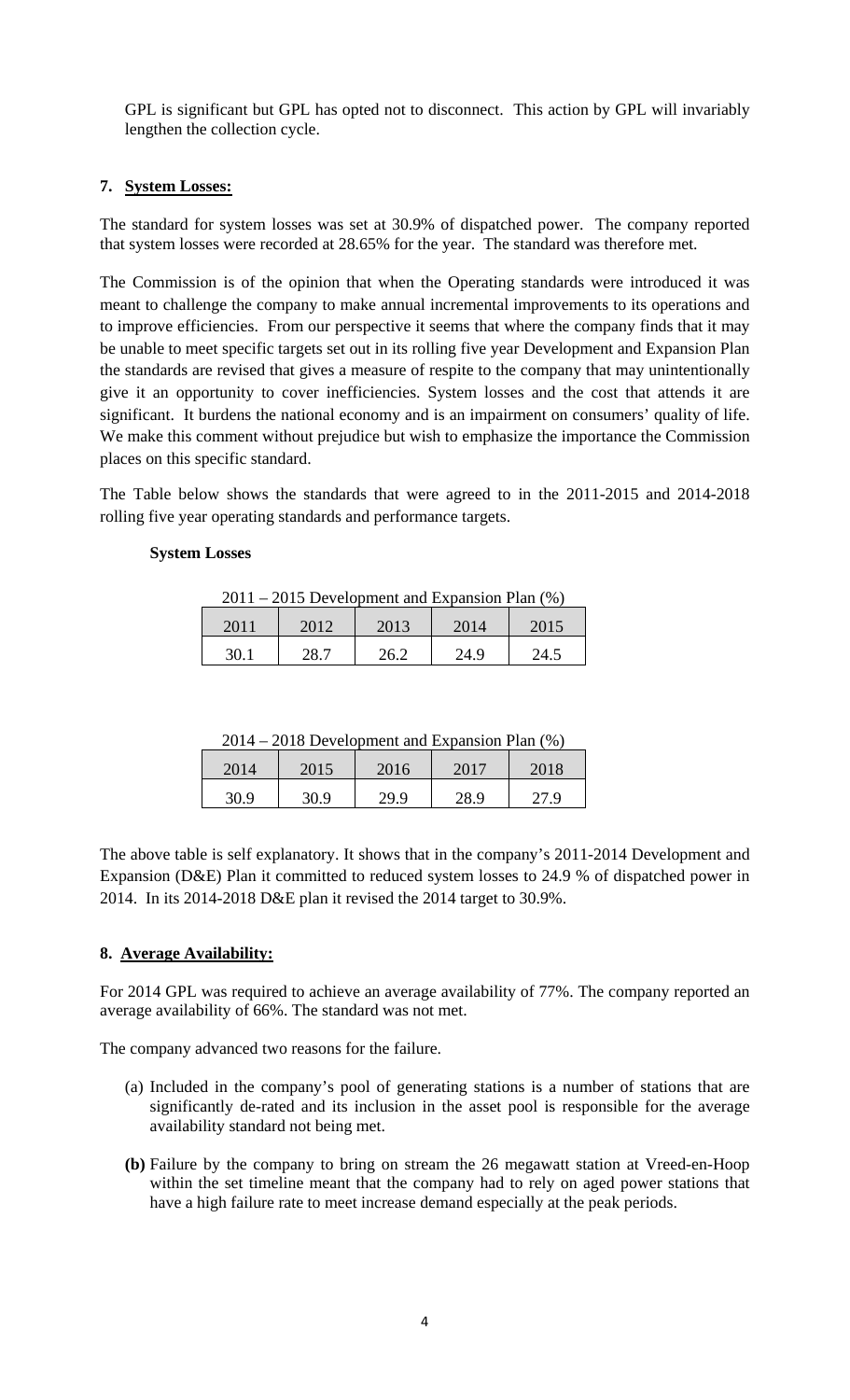The company stated that ideally the de-rated stations should be removed from the generating pool but this could only be done subject to the approval of the company's Board of Directors. This approval has to date been withheld.

# **PUC's Review of the Standards not Achieved**

# **1. Customer Interruption:**

The Commission accepts as valid that upgrades to the transmission system would be a contributory factor for higher than intended frequency and duration outages. It was conceded by the company that failure to commission the 26 megawatt Wartsilla stations at Vreed-en-Hoop within the prescribed timeframe was a contributory factor that allowed for the standard not being achieved. We wish to make the following comment with respect to the latter reason offered by the company. This comment is also applicable to the average availability standard that was not achieved.

"The inordinately long time it took the GPL to commission the new Wartsilla power stations at Vreed-en-Hoop was noted. It represented a failure on the part of management not to have had the site completed so as to coincide with the arrival of the power stations. Had this been done, the stations would in all probability have been commissioned within the prescribed timeframe and the company would have enjoyed economies in both fuel mix as well as providing a better quality of service to customers".

We have reviewed the company's performance with respect to this standard and concluded that although consumers may marginally have experienced inconveniences higher than intended, consumers over the course of the year received a reasonable service.

# **2. Voltage Regulation:**

Because of the failure of GPL to ascertain the quality of voltage supplied to consumers during 2014, the PUC would be unable to make any assessment on the impact that irregular voltage supplied to consumers may have had. Empirical evidence suggests, however, that voltage supplied, varies from the standard especially during peak periods and often results in damage to consumers' equipment. The GPL have unilaterally altered the standard and has instead committed "to report on the number of voltage complaints and the time taken to have them resolved." It has not shared this information with the Commission if in fact it did keep such a record.

The Commission accepts GPL's position that the standard would be difficult to measure in its entirety. However, if the standard is to be included in future OSPT, GPL should be mandated to do random selective sampling to determine the quality of voltage supplied to consumers and report its findings thereon.

# **3. Meter Reading:**

(a) Non Maximum Demand Consumers:

The Commission notes that the standard with respect to the meter reading of non maximum demand consumers was marginally not achieved and for the purpose of the Order would consider the standard achieved.

(b) Maximum Demand Consumers:

The company's failure to meet the standard and the reasons given for the failure were noted. From the inception of reporting on OSPT, this standard was never achieved. We do not consider the strike alluded to in the first quarter of 2014 as a force majeure and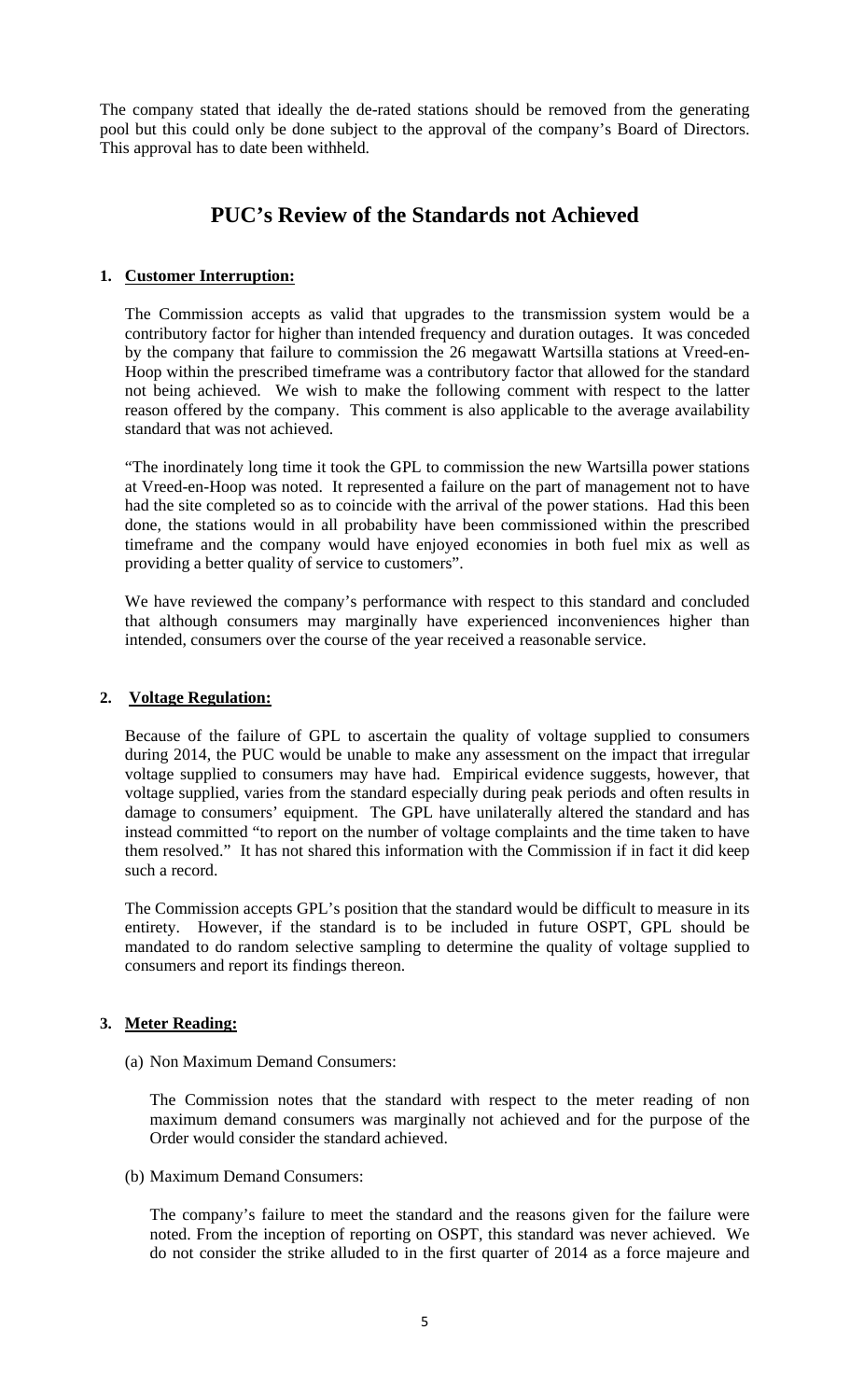believe that the company could have made alternative arrangements to have had the meters read.

In reviewing the impact on the consumers and the company, we concluded that neither would have been materially affected as a result of this failure.

#### **5. Accounts Payable:**

The reason given for the failure to meet the standard was noted. The Commission would suggest that the company reviews its accounting procedures to ascertain whether a changed policy may not be more appropriate. We are of the opinion that the company's current policy with respect to accounting for creditors is not consistent with accepted accounting practices.

We concluded that failure to achieve the standard was unlikely to cause creditors to withhold the supply of goods and services. We urge, however, that payments to creditors are done in a timely manner so as to avoid the negatives that attend late payments.

#### **6. Accounts Receivable:**

The Commission has reviewed the impact on the company's failure to achieve the standard and concluded that the failure did not in any material way affected the company's cash flow. We take this opportunity in commending the company for the altruism shown to its defaulting consumers.

#### **7. System Losses:**

When specific targets were set out regarding system losses and GPL was unable to meet them they were revised and this tended to give GPL a measure of respite, and to offer an opportunity to cover inefficiencies. The D  $\&$  E Plans 2011 – 2015 showed that the losses would have been reduced to 24.9%, but the revised 2014 – 2018 Plan sets out 2014 at 30.9% to be reduced to 27.9% by 2018.

The Commission suggests that it makes sense to identify components of the losses and invest in reducing either singularly or in toto the loss components. We foresee that this will have to be done in due course and the sooner a move is made in this regard the better it will be for all concerned.

We find, and with great reluctance, that the losses for the year 2014 as recorded by the company were 28.6% and accordingly the standard was not met.

#### 8. **Average Availability:**

There were two reasons attributed for the failure in not achieving the standard. The first was that there are a number of stations that were significantly de-rated and should have been delinked from the generation pool but which could not be done, because approval was not given by the Board of Directors. The second was the failure by the company to bring on stream the 26 megawatt stations within the prescribed timeframe. (*Please refer to comments made under Customer Interruption under the caption "PUC's review of the standards not achieved*").

We are uncertain why the Board of Directors is reluctant to approve the write off of non performing stations. The GPL should have a vested interest in achieving set targets. We suggest that this matter re-engage the attention of the Board for a decision.

We conclude that the failure to achieve this standard did not materially increase the frequency and duration of outages.